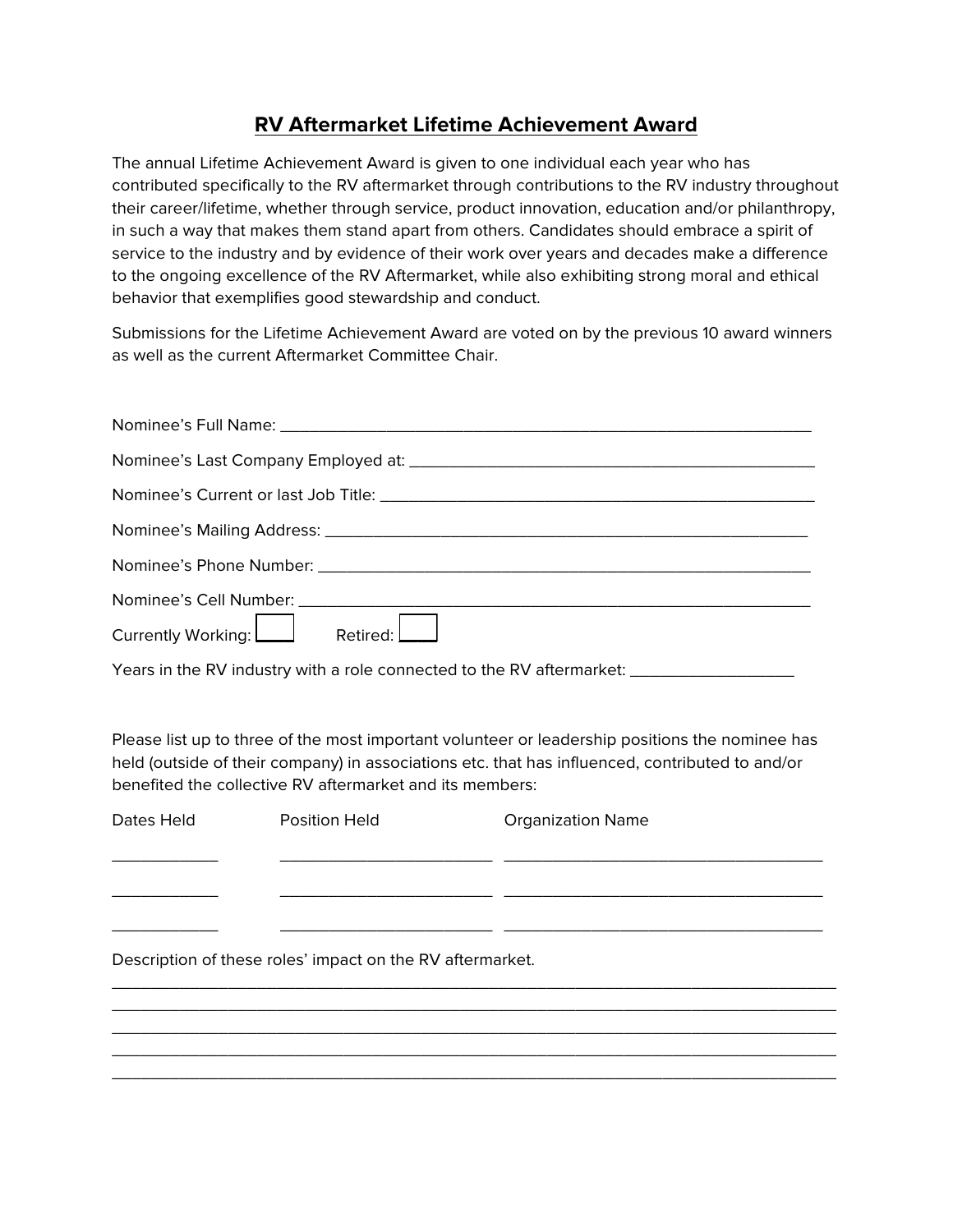In 200 words or less, please explain how the nominee has invested time and financial resources to effect change for the overall aftermarket:

In 200 words or less, what are the most important factors that explain how the nominee and or his/her company has enhanced the RV aftermarket:

Please describe any aftermarket inventions or product enhancements that significantly redefined and improved an RV aftermarket product category or segment:

Please describe, if any, the most important training or educational endeavors the nominee has been involved in or facilitated that have had an impact on the RV aftermarket:

Please describe any RV industry-related philanthropy the nominee has done that contributed to the RV aftermarket: